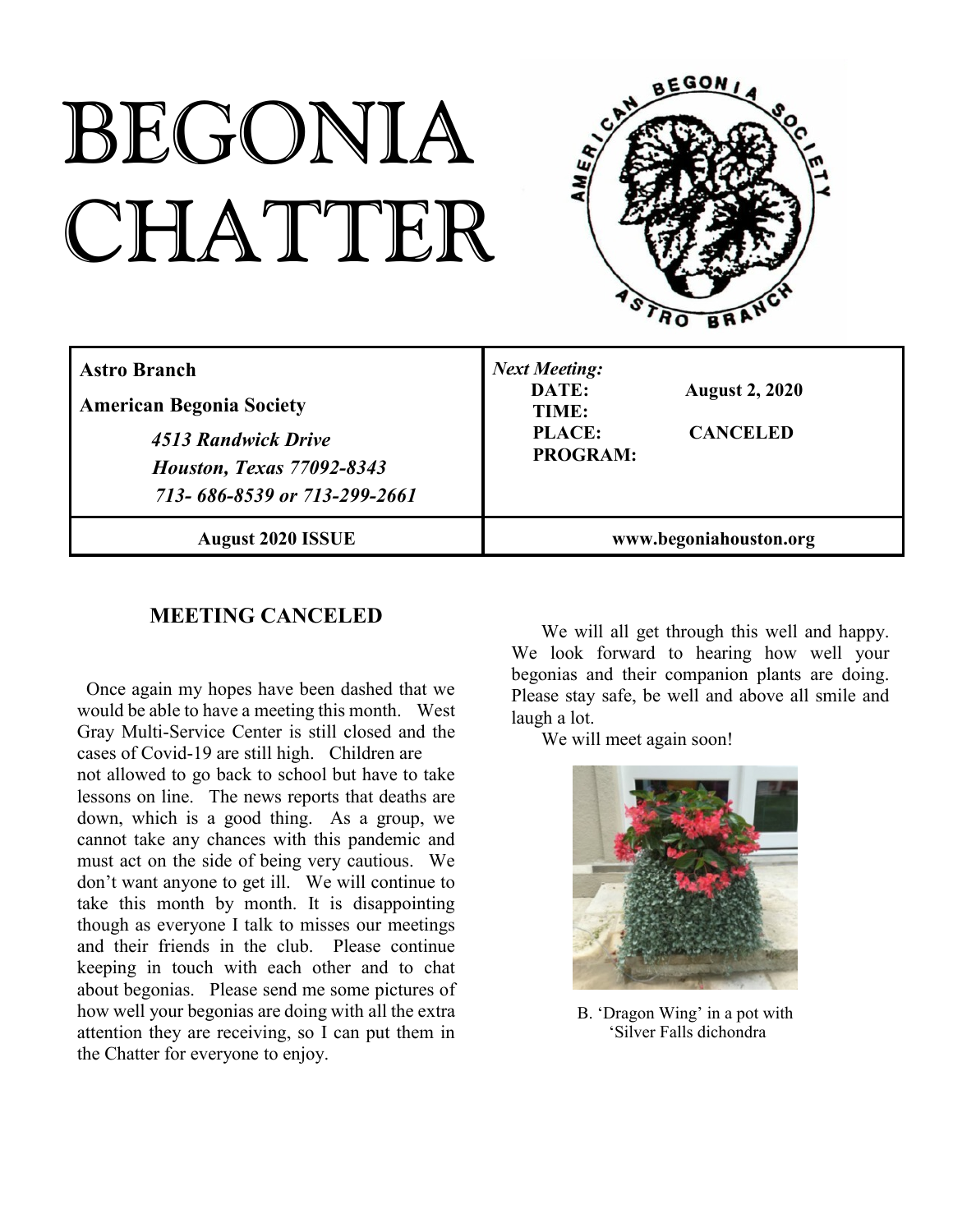## **WEATHER FORECAS FOR AUGUST 2020**

According to the United States Weather Service, Houston and the surrounding areas fall in Region 7 of the National Weather Map. Here is what they predict for the month of August.

Our temperatures will be slightly above normal and our precipitation will be slightly below normal. Our average temperatures should range from 79 degrees in the North to 85 degrees in the South. Our coolest temperatures for August will be August  $7<sup>th</sup>$  through  $10<sup>th</sup>$ ,  $16<sup>th</sup>$  thru  $18<sup>th</sup>$  and  $24<sup>th</sup>$ thru  $26^{th}$ . Our warmest temperatures for August will be August  $2^{nd}$  thru  $6^{th}$ ,  $12^{th}$  through  $14^{th}$ ,  $20^{th}$ through  $23^{\text{rd}}$  and  $28^{\text{th}}$  thru  $31^{\text{st}}$ . There will be bands of showers and thunderstorms at about 3 to 5 day intervals and will be heaviest late in the month. Hurricane potential increases the last week of the month.

*(The weather forecast above is taken from the Harris Farmer's Almanac for 2020)*

*\_\_\_\_\_\_\_\_\_\_\_\_\_\_\_\_\_\_\_\_\_\_\_\_\_\_\_\_\_\_\_\_\_\_\_\_\_\_\_*

### **HAPPY BIRTHDAY TO YOU!**

Happy Birthday wishes to all our members born in August. We hope your special day is truly a special one.

| <b>Brenda Andrew</b>  | August 23rd             |
|-----------------------|-------------------------|
| <b>Bill Claybaugh</b> | August 10 <sup>th</sup> |
| Eddie Litchfield      | August 16 <sup>th</sup> |
| Rekha Morris          | August $6th$            |
| Geanie Riggs          | August 8 <sup>th</sup>  |
| <b>Tony Robert</b>    | August 13 <sup>th</sup> |
| Teresa See            | August $8th$            |

*"Take a few moments to remember all the good things you've seen and done, ways you've grown and things you've learned. Celebrate your memories and your dreams…everything that has made you the wonderful person you are.*

*"Happy Birthday"*

## **PRUNING, PLANTING AND TRANSPLANTING**

#### **August**

| $1st$ & $2nd$                                       | Capricorn |
|-----------------------------------------------------|-----------|
| $5^{\text{th}}$ , $8^{\text{th}}$ & $7^{\text{th}}$ | Pisces    |
| $10^{th}$ , 11 and $13^{th}$                        | Taurus    |
| $15^{th}$ , $16^{th}$ & $17^{th}$                   | Cancer    |
| $23^{\text{rd}}$ & $24^{\text{th}}$                 | Scorpio   |
| $28^{th}$ & $29^{th}$                               | Capricorn |

#### **September**

| $2nd$ & $3rd$                                          | Pisces    |
|--------------------------------------------------------|-----------|
| $7^{\text{th}}$ & $8^{\text{th}}$                      | Taurus    |
| $12^{th}$ & $13^{th}$                                  | Cancer    |
| $20^{th}$ & $21^{st}$                                  | Scorpio   |
| $24^{\text{th}}$ , $25^{\text{th}}$ & $26^{\text{th}}$ | Capricorn |
| $29^{th}$ & $30^{th}$                                  | Pisces    |

\*\*\* Planting and transplanting are best done in Cancer, Scorpio and Pisces with Cancer being the best.

\*\*\*Best pruning for quick growth is first Taurus and then Capricorn.

(The pruning, planting and transplanting dates above have been taken from the **(Harris Farmer's Almanac for 2020).**

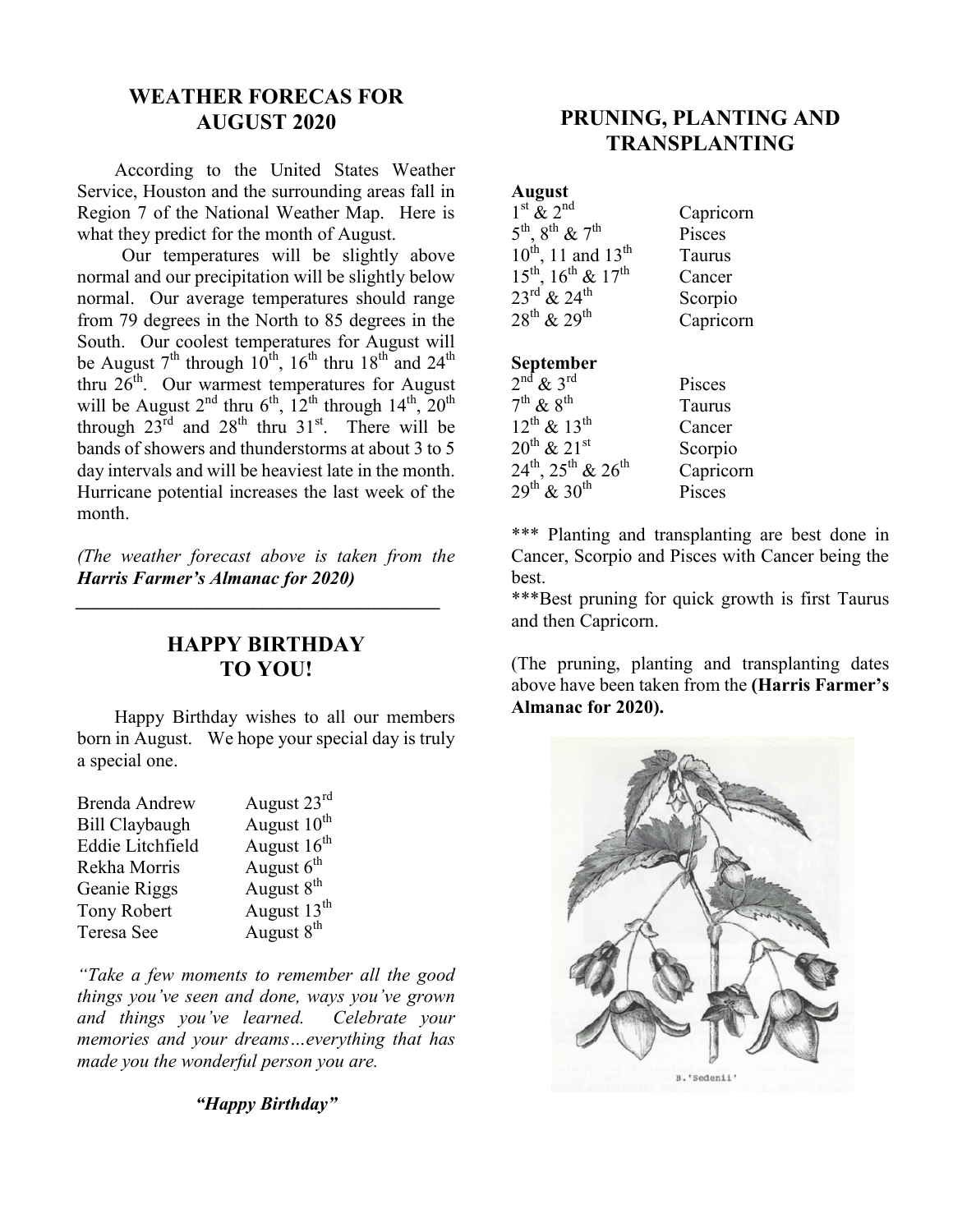#### **Begonias are Forever**

#### **by Freda Holley**

Sure petunias, zinnias even roses, are unquestionably beautiful, but alas I find all to be transitory, here for a season or two and then gone. I like plants that can be my friends, that grow old along with me. I have to admit that longevity is one of their greatest attractions for me and I gravitate to those that persist year after year. I delight in hearing tales about someone's begonia that was passed along to them their grandmother and is growing still, and I love to see begonias growing on front porches in the backwoods that I know were never bought, but surely passed along.

First favorites are those where I can maintain my original plant, and I also admit that those where I have to do the least pruning, pinching, maintaining are easily at the top of my list. I have lugged a B. 'Sophie Cecile' with me across all those state lines until it is now so large and with so many stems that it rivals bamboo. You know from reading Bill Claybaugh's article here that it rarely blooms for us in the South, but since it gives me all this with practically no care and with countless new ones passed along, it will stay with me. My own B. 'Taylor Anne', 'Faint Heart' and 'Triplet' (hearty triplets born of a fling between B. aconitifolia and B. maculate var. maculate [B. U076, a gift from Mary Bucholtz] one cold winter in the Ozarks now rival 'Sophie' and are also carefree. They too are sparse of bloom. Friends always have a history you know. I love those big canes and their kindred think stems, in part, because they do seem to live forever and grow and grow.

I haven't found many rhizomatous that I can count on in this way, but there are a few that are beginning to join my roster of longtime friends. B. 'Selph's Mahonany' and B. sericoneura, perhaps because of their thick upright stems and deeper roots are prime among those. There is also B. U331 from seed given to me by Thelma O'Rielly. It is said to be another form of the oh so variable B. sericoneura and always a bright and healthy green such as B. "Erythrophylla', B. 'Ricinifolia' and B. mazae have been around so long and propagate so easily that I feel safe in developing affection for them without the fear of losing their friendship.

Anyway, when I pass along a begonia, I invariable tell the recipient that this begonia can be around for a very long while (with some pride in the begonia family, I admit), citing the age of those such as B. 'Lucerne' (116 years, 1892), and B. 'Erythrophylla' (163 years, 1845). They are always impressed.

When I go out to the garden in the early morning it's good to have some solid old friends with whom to share my coffee hour. They invariably cheer me up with their beautiful leaves and occasional blooms and rarely do they complain except about the lack of rain and I can certainly empathize with that!

(This article was taken from the September/October 2008 Begonian page 184)



B. 'Bashful Bandit ' growing in Houston, Texas